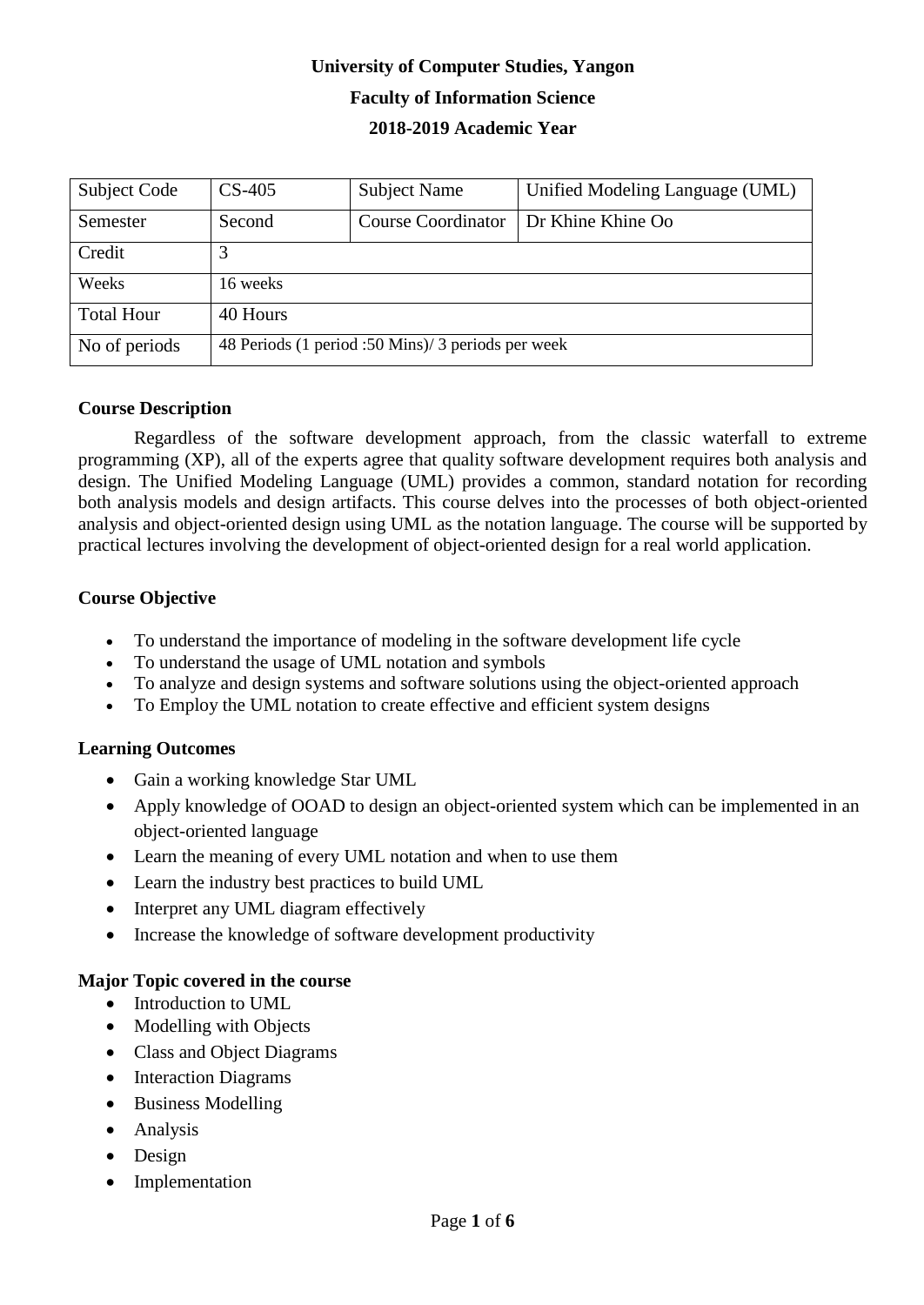- State Charts
- Component Diagram

# **Overview of Learning Activities**

- **Lectures**: Key concepts will be explained in lectures in which course material will be presented and the subject matter will be illustrated with examples.
- **Tutorial sessions**: Focus on analyzing and problem solving of given system.
- **Practical sessions**: Provide practice for developing the design with Star UML software

# **TextBook**

• Mark Priestley, "Practical Object-oriented Design with UML" 2<sup>nd</sup> Edition

# **Reference Book**

 GradyBooch ,James Rumbaugh ,Ivar Jacobson, "Unified Modeling Language User Guide", Addison Wesley ,First Edition October 20, 1998, ISBN: 0-201-57168-4.

# **Tools**

1. Star UML

### **Learning Assessment**

| 60% |
|-----|
| 10% |
| 10% |
| 10% |
| 5%  |
| 5%  |
|     |

# **Course Policies**

- Individual deliverables are to be submitted individually and group work is collaborative.
- Class sessions will be interactive, though guided by the instructor with the help of a number of questions, as well as small cases and problems.
- All assignments are to be completed by the student alone with no help from any other person.
- Students are allowed to discuss about homework and project problems with others.
- Students are not allowed to copy the solutions from another colleague.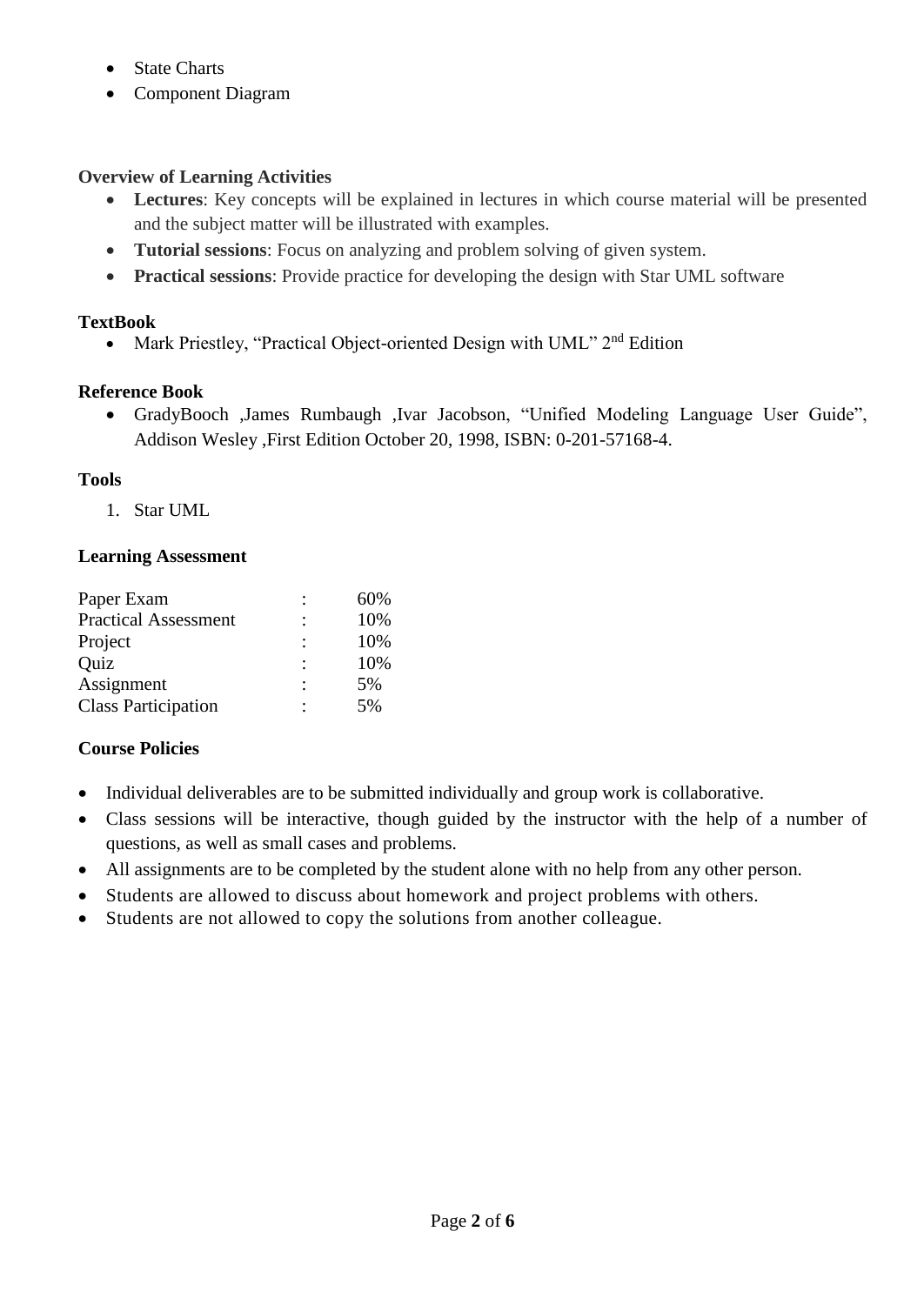**CS-405 : Unified Modeling Languages Second Semester**

**Text Book :** Practical Object Oriented Design with UML (2<sup>nd</sup> Edition)

**Period :** 48 periods for 15 Weeks (3 period \* 16 weeks)

| No. | <b>Chapter</b>                              | Page      | <b>Period</b> | <b>Remark</b> |
|-----|---------------------------------------------|-----------|---------------|---------------|
|     | <b>Chapter 1 Introduction to UML</b>        |           |               |               |
| 1.  | 1.1 Model and modelling                     | $1 - 11$  | $\mathbf{1}$  | Detail        |
|     | 1.2 Methodology                             |           |               |               |
|     | 1.3 Unified Modeling Language               |           |               |               |
|     | 1.4 Design model and code                   |           |               |               |
|     | <b>Chapter 2 Modelling with objects</b>     |           |               |               |
| 2.  | 2.1 The object model                        | $14-19$   | $\mathbf{1}$  | Detail        |
|     | 2.2 Classes and Objects                     |           |               |               |
|     | 2.3 Object properties                       |           |               |               |
| 3.  | 2.4 Avoiding data replication               | $21 - 25$ | $\mathbf{1}$  | Detail        |
|     | $2.5$ Link                                  |           |               |               |
|     | 2.6 Association                             |           |               |               |
|     | 2.7 Message passing                         |           |               |               |
| 4.  | 2.8 Polymorphism                            | 27-32     | $\mathbf{1}$  | Detail        |
|     | 2.9 Dynamic binding                         |           |               |               |
|     | Exercise                                    |           |               |               |
|     | <b>Chapter 8 Class and Object Diagram</b>   |           |               |               |
| 5   | 8.1 Data type                               | 142-145   | $\mathbf{1}$  | Detail        |
|     | 8.2 Classes                                 |           |               |               |
|     | 8.3 Describing objects with classes         |           |               |               |
| 6.  | 8.4 Association                             | 150-156   | $\mathbf{1}$  | Detail        |
|     | 8.5 Generalization and Specialization       |           |               |               |
| 7.  | 8.6 Inheritance of attributes and operation | 160-166   | $\mathbf{1}$  | Detail        |
|     | 8.7 Aggregation                             |           |               |               |
|     | 8.8 Composition                             |           |               |               |
| 8.  | 8.9 Association classes                     | 168-176   | $\mathbf{1}$  | Detail        |
|     | 8.10 N-ary association                      |           |               |               |
|     | 8.11 Qualified Association                  |           |               |               |
|     | 8.12 Interfaces                             |           |               |               |
|     |                                             |           |               |               |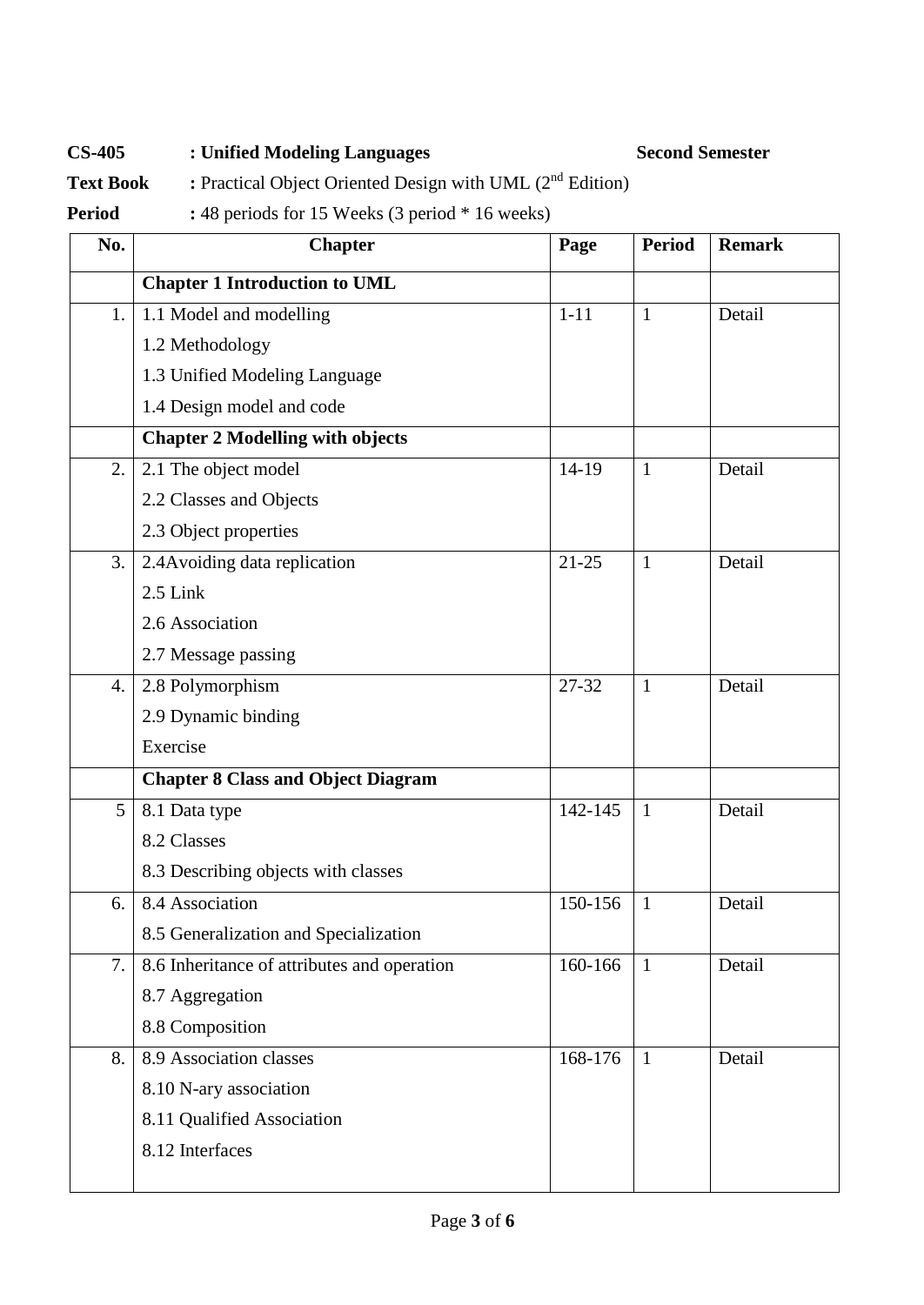|     | 8.13 Template                               |         |                |                               |
|-----|---------------------------------------------|---------|----------------|-------------------------------|
|     |                                             |         |                |                               |
|     |                                             |         |                |                               |
|     |                                             |         |                |                               |
|     |                                             |         |                |                               |
| 9.  | Exercise                                    | 178     | $\mathbf{1}$   | Draw<br>ClassDiagram          |
|     | <b>Chapter 9 Interaction Diagram</b>        |         |                |                               |
| 10. | 9.1 Collaboration                           | 187-190 | $\mathbf{1}$   | Detail                        |
|     | 9.2 Classifier Rule                         |         |                |                               |
|     | 9.3 Association Rule                        |         |                |                               |
| 11. | 9.4 Interaction diagram                     | 192-196 | $\mathbf{1}$   | Detail                        |
|     | 9.5 Object creation                         |         |                |                               |
|     | 9.6 Object destruction                      |         |                |                               |
| 12. | 9.7 Role multiplicity and iterated messages |         | $\overline{2}$ | Draw                          |
|     | 9.8 Multi object                            | 197-203 |                | Sequence and<br>Collaboration |
|     | 9.9 Conditional message                     |         |                | Diagrams                      |
|     | 9.10 Messages to self                       |         |                |                               |
|     | Exercise                                    |         |                |                               |
|     | <b>Chapter 4 Business modelling</b>         |         |                |                               |
|     |                                             |         | $\mathbf{1}$   | Detail                        |
| 13. | 4.1 Informal requirement                    | 53-58   |                |                               |
|     | 4.2UsecaseModelling                         |         |                |                               |
|     | 4.3 Describing Usecase                      |         |                |                               |
| 14. | 4.4 Structuring the Usecase Model           | 61-65   | $\mathbf{1}$   | Detail                        |
|     | 4.5 Completing the Usecase Model            |         |                |                               |
| 15. | 4.6 Domain Modelling                        | 67-72   | $\mathbf{1}$   | Use<br>Draw                   |
|     | 4.7 Glossaries                              |         |                | case Diagram                  |
|     | Exercises                                   |         |                |                               |
|     | <b>Chapter 5 Analysis</b>                   |         |                |                               |
| 16. | 5.1 Purpose of Analysis                     | 75-78   | $\mathbf{1}$   | Detail                        |
|     | 5.2 Object design                           |         |                |                               |
|     | 5.3 Software Architecture                   |         |                |                               |
| 17. | 5.4Usecase Realization                      | 82      | $\mathbf{1}$   | Detail                        |
| 18. | 5.5 Recording new booking                   | 88-92   | $\mathbf{1}$   | Detail                        |
|     | 5.6 Canceling booking                       |         |                |                               |
|     | 5.7 Updating booking                        |         |                |                               |
| 19. | 5.8 Completing the analysis model           | 94      | $\mathbf{1}$   | Detail                        |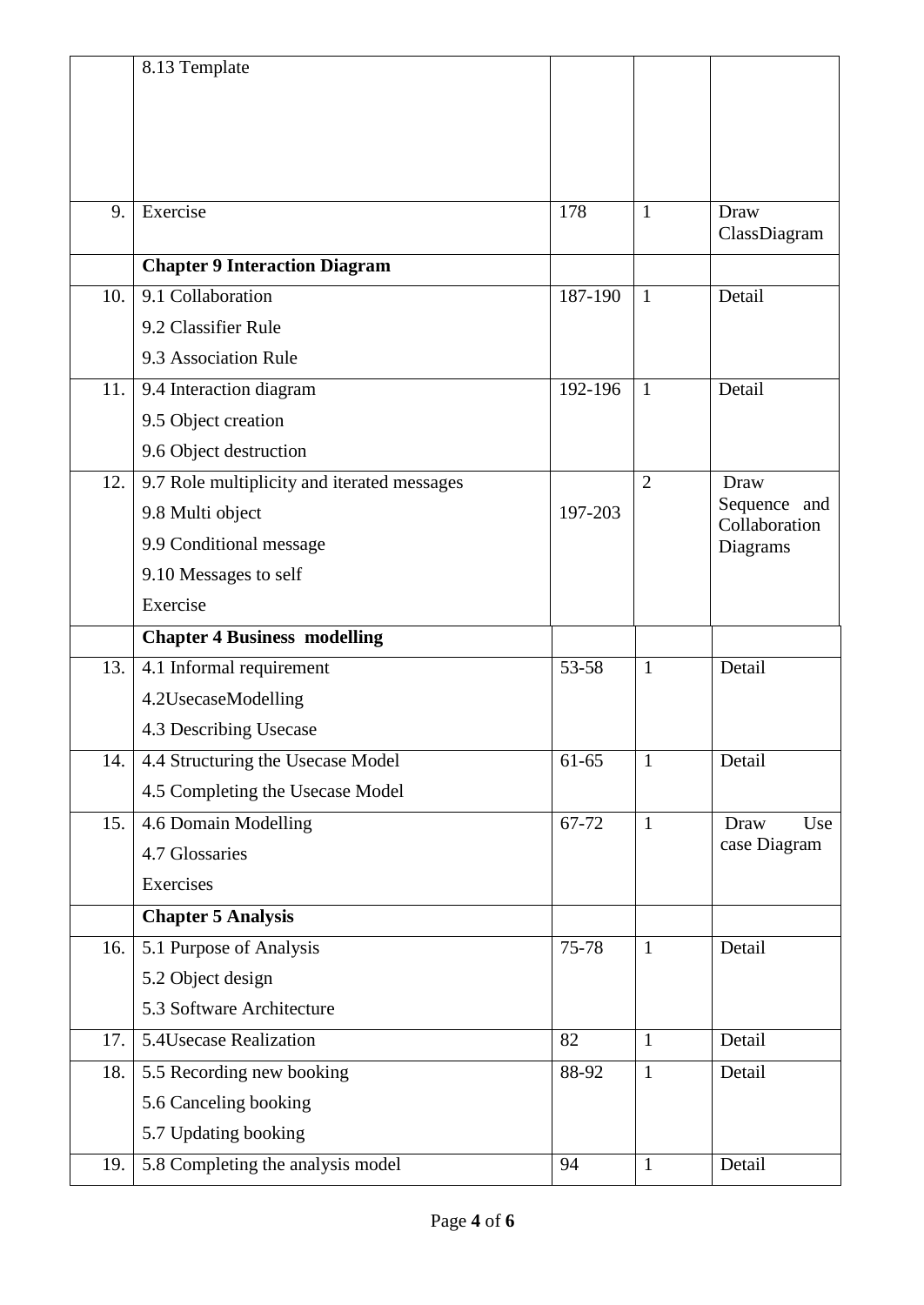| 20. | Exercises                           | 96      | $\mathbf{1}$   |                      |
|-----|-------------------------------------|---------|----------------|----------------------|
|     | <b>Chapter 6 Design</b>             |         |                |                      |
| 21. | 6.1 Receiving input from the user   | 98-104  | $\overline{2}$ | Should Know          |
|     | 6.2 Producing output                |         |                |                      |
|     | 6.3 Persistent data storage         |         |                |                      |
| 22. | 6.4 The design model                | 109-111 | $\overline{1}$ | <b>Should Know</b>   |
|     | 6.5 Detail class diagram            |         |                |                      |
|     | 6.6 Dynamic modeling behavior,      |         |                |                      |
|     | Exercise                            | 119     |                |                      |
|     | <b>Chapter 7 Implementation</b>     |         |                |                      |
| 23. | 7.1 Implementation diagram          | 121-125 | $\mathbf{1}$   | <b>Should Know</b>   |
|     | 7.2 Implementation strategy         |         |                |                      |
|     | 7.3 Application framework           |         |                |                      |
| 24. | 7.5 Implementation of classes       | 130-137 | $\mathbf{1}$   | <b>Should Know</b>   |
|     | 7.6Implementation of association    |         |                |                      |
|     | 7.7Implementation of operation      |         |                |                      |
|     | Exercises                           | 140     |                |                      |
|     |                                     |         |                |                      |
|     | <b>Chapter 10 State Chart</b>       |         |                |                      |
| 25. | 10.1 State dependent behavior       | 209-210 | $\mathbf{1}$   | Detail               |
|     | 10.2 State event and transition     |         |                |                      |
| 26. | 10.3 Initial and final state        | 211-212 | $\mathbf{1}$   | Detail               |
|     | 10.4 Guard condition                |         |                |                      |
| 27. | 10.5 Action                         | 214-221 | 1              | Detail               |
|     | 10.6 Activity                       |         |                |                      |
|     | 10.7 Composite states               |         |                |                      |
|     | 10.8History state                   |         |                |                      |
| 28. | 10.10 Dynamic modeling in practice  | 221-228 | $\mathbf{1}$   | Detail               |
|     | 10.11 Time events                   |         |                |                      |
|     | 10.12 Activity state                |         |                |                      |
| 29. | Exercises                           | 231     | $\overline{2}$ | <b>State</b><br>Draw |
|     |                                     |         |                | <b>Chart Diagram</b> |
|     | <b>Chapter 11 Component diagram</b> |         |                |                      |
| 30. | 11.1 Dependencies                   | 236-239 | 1              | Detail               |
|     | 11.2 Component and Artifacts        |         |                |                      |